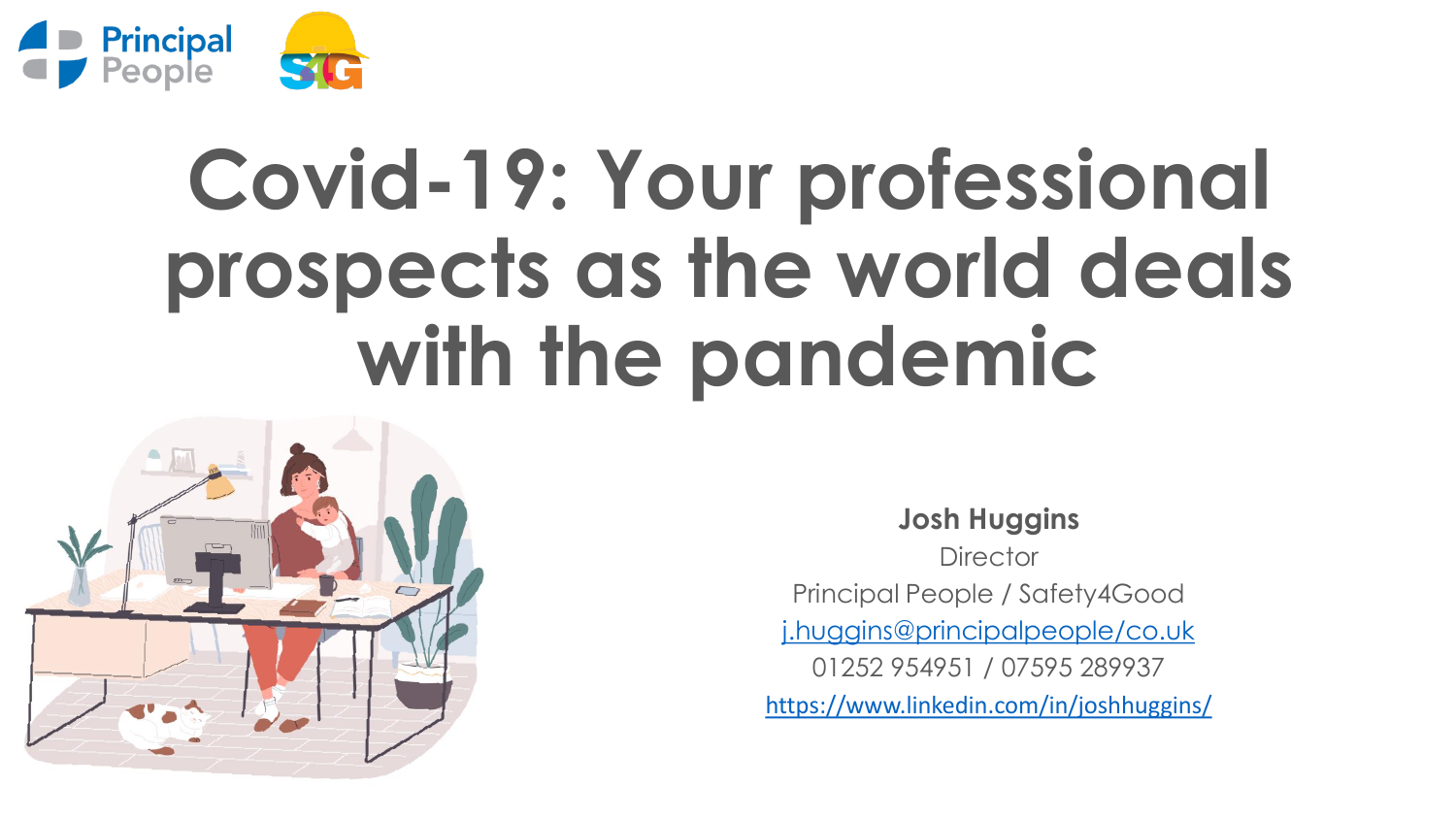### **Who we are**

**Principal People** <https://www.principalpeople.co.uk/>

Principal People are a leading Health, Safety, Environmental, Quality, Sustainability and CSR Recruitment organisation in the UK.

Since becoming established in 1986, our goal has been to harness human capital to create a healthy, safe and environmentally friendly world.

#### **Safety4Good** <https://www.safety4good.com/>

The purpose of Safety4Good is to raise the positive profile work that Health & Safety professionals do to protect and serve their communities and colleagues.

In the past, the media and the public have negatively portrayed the Health and Safety profession. This not a true reflection of the people who work every day with a passion to protect us and our quality of life.

Our mission is to change this misunderstanding through:

- Donating time to great causes,
- Mentoring new and young entrants in the profession to become future leaders
- Raising money for our portfolio of charities



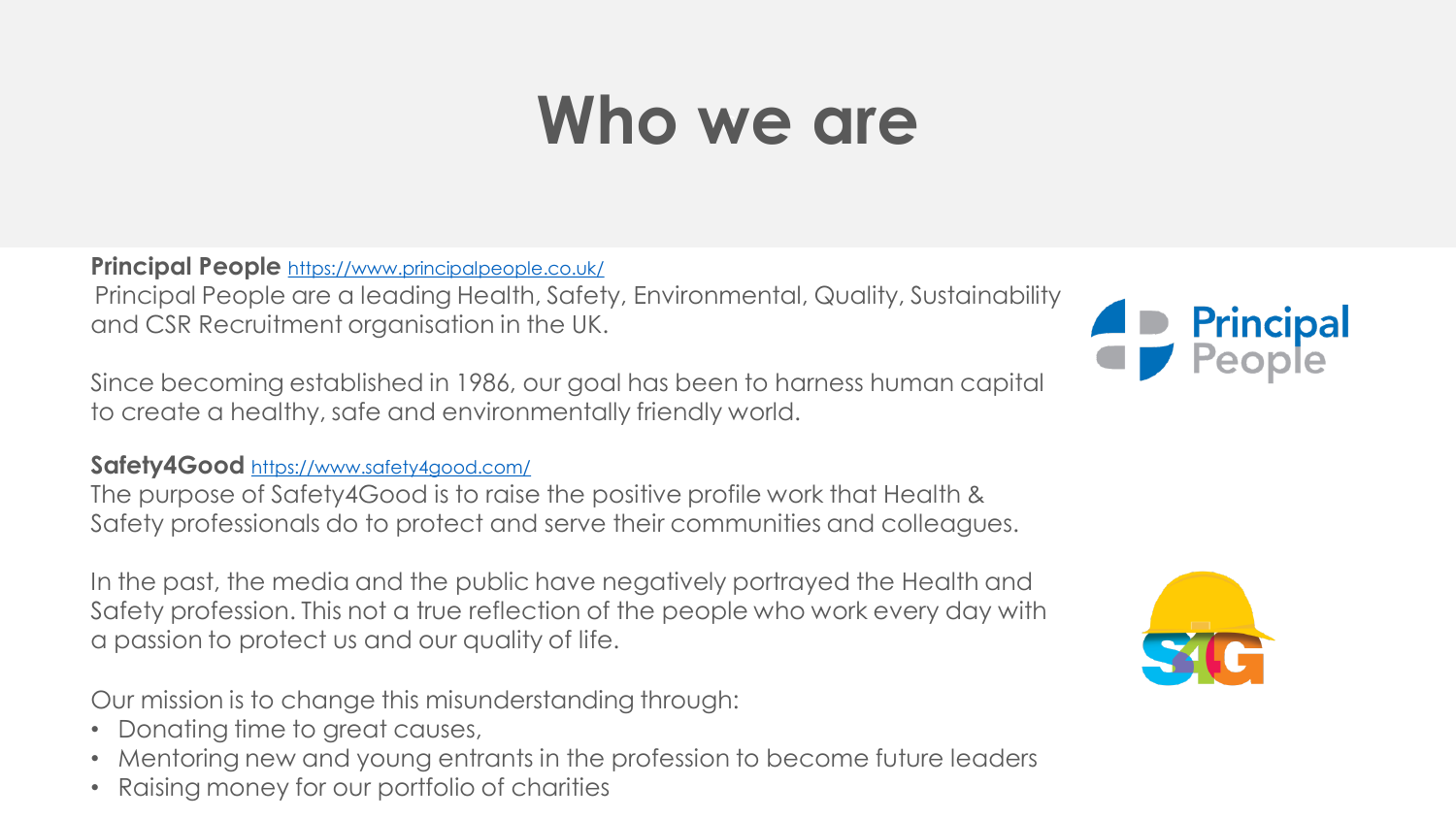### $\overline{C}$ **Recruitment Market in response to Covid-19**

- Typically 25-35 new vacancies per week
- From Monday 16<sup>th</sup> March to Friday 22<sup>nd</sup> May – 23 jobs (10 weeks)
- 12 offers withdrawn by clients, 50% of these have now started



• Since July we have already registered 30 new jobs **Principal** People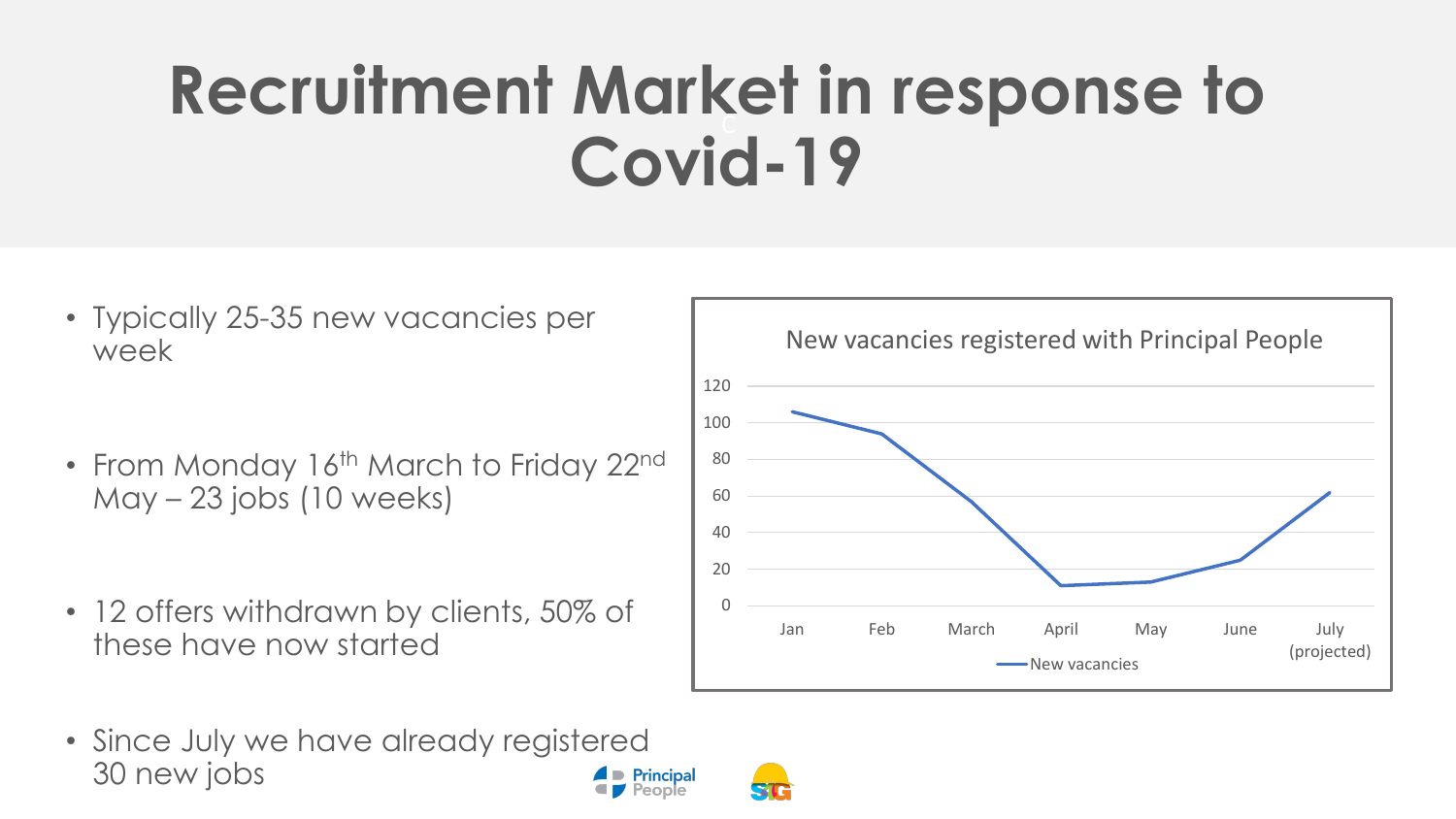#### C **Insights from Inside Safety collaboration**

- Surveyed 30 HSEQ Leaders and 150 HSEQ professionals
- Understand their thoughts and tips for how to succeed during this time
- [Created 4 industry specific documents,](https://www.principalpeople.co.uk/blog/2020/07/principal-people-inside-safety)  available to download now
- **Highlight statistics were:**

*21% of respondents felt Covid-19 would result in recruitment opportunities within their organisation,* 

> *16% predicted redundancies*

*76% of respondents felt Covid-19 would positively impact the perception of the health and safety profession*

*Only 45% of respondents felt that Covid-19 was the biggest risk facing their organisation*



*More respondents 47%favoured behavioural competence than technical 35%, in the current climate*

**INSIDE SAFET** 

**NSIDE SAFET** 

**Report Follow** 

Infrastructure

Manufacturing &

Engineering

**A** People

*67% felt Covid-19 had resulted in a greater focus on Mental health and wellbeing*

**INSIDE SAFET** 

**INSIDE SAFETY** 

**Replace Contract People** 

Corporate

**Services** 

**Student Comment** 

Not for

Profit